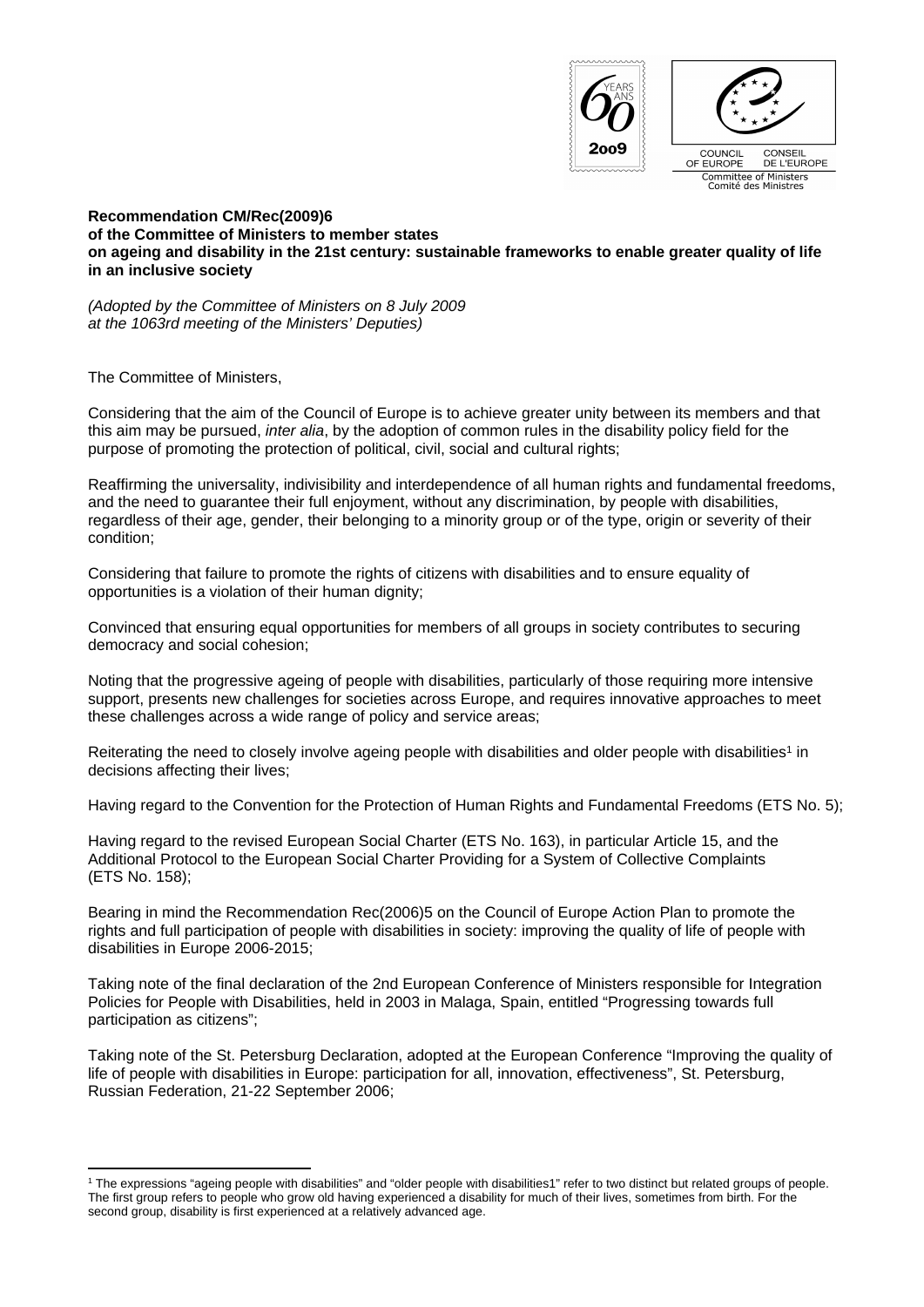Taking into account the final declaration of the 1st European Conference of Ministers responsible for Social Cohesion held in 2009 in Moscow, Russian Federation, entitled "Investing in social cohesion – investing in stability and the well-being of society";

Welcoming Recommendation 1854 (2009) and Resolution 1642 (2009) of the Parliamentary Assembly of the Council of Europe on "Access to rights for people with disabilities and their full and active participation in society";

Bearing in mind the achievements of the Partial Agreement in the Social and Public Health Field in disabilityrelated matters, and in particular, its Resolution ResAP(2007)3 on achieving full participation through Universal Design;

Referring to the work carried out by the European Co-ordination Forum for the Council of Europe Disability Action Plan 2006-2015 (CAHPAH) and by its subordinate body, the Committee of Experts on ageing of people with disabilities and older people with disabilities (CAHPAH-VPH), namely the report entitled "Enhancing rights and inclusion of ageing people with disabilities and older people with disabilities: a European perspective";

Taking into account the proceedings of the European Conference entitled "Protecting and promoting the rights of persons with disabilities in Europe: towards full participation, inclusion and empowerment" under the aegis of the Swedish Chairmanship of the Committee of Ministers of the Council of Europe and Presidency of the Nordic Council of Ministers, held in Strasbourg, on 29 and 30 October 2008, and of the Conference on Women and Disabilities under the aegis of the Spanish Chairmanship of the Committee of Ministers of the Council of Europe, held in León, Spain, on 12 and 13 February 2009;

Taking due account of the United Nations Convention on the Rights of Persons with Disabilities (2006);

Having regard to the International Classification of Functioning, Disability and Health (ICF) (2001) of the World Health Organisation;

Taking note of the International Plan of Action on Ageing, adopted by the United Nations Second World Assembly on Ageing, held in Madrid, Spain, from 8 to 12 April 2002;

Welcoming the Graz Declaration on Disability and Ageing, adopted at the European Conference on "Ageing and Disability – Disabled People are Ageing, Ageing People are Getting Disabled", held in Graz, Austria, on 8 and 9 June 2006, as a particularly important contribution to the Europe-wide commitment to enhancing the rights and removing barriers to inclusion of ageing and older people with disabilities;

Taking note of the outcomes of the 1st International Conference on "Bridging Knowledge in Long-term Care and Support: Crossing Boundaries between Ageing and Disability", held in Barcelona, Spain, from 5 to 7 March 2009,

Recommends that the governments of the Council of Europe member states, with due regard for their own national, regional or local structures and respective responsibilities, contribute to the creation of sustainable frameworks to enable greater quality of life in an inclusive society for ageing people with disabilities and older people with disabilities, and to this end:

*a*. take account, as appropriate, in their policies, legislation and practice, of the principles set out in the appendix to this recommendation and implement the measures advocated therein;

*b*. promote the implementation of this recommendation in areas which are not the direct responsibility of public authorities, but where they have a certain influence or play a role;

*c*. involve non-governmental organisations of or representing ageing people with disabilities and older people with disabilities in the implementation and monitoring of the measures advocated in this recommendation;

*d*. ensure the widest possible dissemination of this recommendation to all parties concerned, for example through awareness-raising campaigns and co-operation with civil society.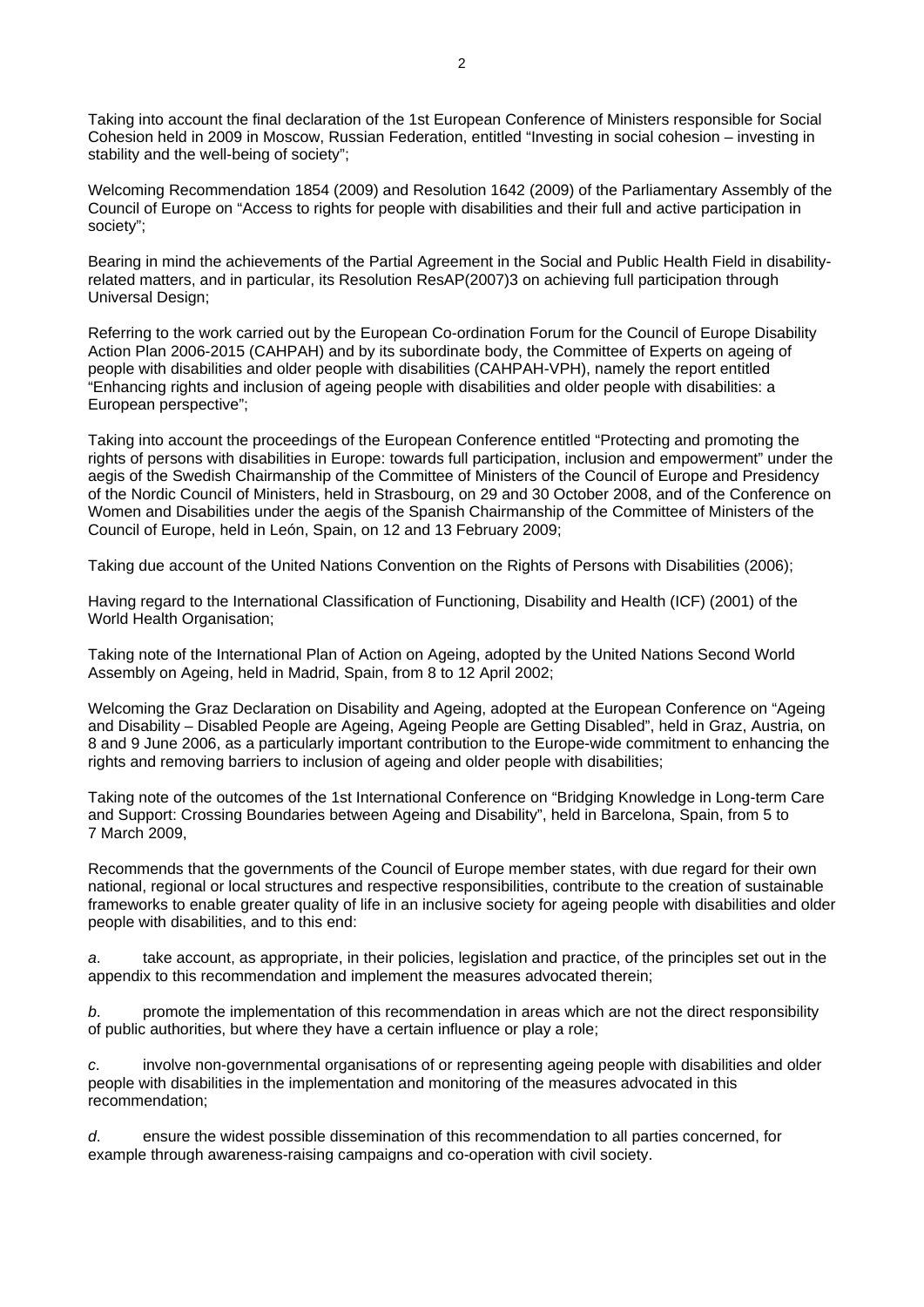### *Appendix to Recommendation CM/Rec(2009)6*

### **Introduction**

The expressions "ageing people with disabilities" and "older people with disabilities" refer to two distinct but related groups of people. The first group refers to people who grow old having experienced a disability for much of their lives, sometimes from birth. For the second group, disability is first experienced at a relatively advanced age.

The recommendations set out below address the needs of both groups and are based on the analysis of Council of Europe member states' practices in service provision for ageing people with disabilities and older people with disabilities. The analysis is presented in the report entitled "Enhancing rights and inclusion of ageing people with disabilities and older people with disabilities: a European perspective", which looks into various frameworks affecting service provision, and, hence, the quality of life of ageing people with disabilities and older people with disabilities.

*Legal framework*: with special reference to promoting autonomy and an independent life; enhancing the quality of services; ensuring equal access to social services and legal protection.

*Financial framework*: including rights and funding for services, diversification of sources of finance, and the challenge of financial restraints.

*Participatory framework*: concerning involvement at different stages in planning and implementation of policies, programmes and services.

*Operational framework*: covering a range of measures and services to promote autonomy and independence for people with disabilities, with emphasis on innovation and good practice.

*Individual framework*: including measures to prepare people with disabilities for change and transition; needs assessment and service planning for individuals; and measures to guarantee rights to be fully informed and consulted.

## **General considerations**

The recommendations below take into account and are informed by important contextual consideration related to enhancing rights for ageing people with disabilities and older people with disabilities and improving services intended for them. This context includes the following points.

*Demography.* The global trend towards ageing societies is well established, with increasing proportions of ageing people with disabilities and older people with disabilities. There is a history of neglect of the needs and interests of these two groups of citizens in most societies.

*Different starting points and resource constraints.* Member states are at different stages of economic and social development, which affects their progress towards ensuring full rights and support services for people with disabilities. This is recognised in the Recommendation Rec(2006)5 on the Council of Europe Action Plan to promote the rights and full participation of people with disabilities in society: improving the quality of life of people with disabilities in Europe 2006-2015 ("Council of Europe Disability Action Plan 2006-2015"), which states that member states should work towards implementation of the plan "within the framework of national financial resources" (item 1.5). Economic constraints are a significant reality for all countries in their progress towards the implementation of innovative social policies that ensure full rights and necessary services for people with disabilities.

*Fundamental principles.* These include: equality of opportunity for all citizens; non-discrimination; respect for and acceptance of disability as part of human diversity; the rights of people with disabilities to be fully involved in all decision-making processes that affect them; Universal Design, (environments, products, services accessible and usable by all), as referred to in the Council of Europe Disability Action Plan 2006-2015 and the United Nations Convention on the Rights of Persons with Disabilities.

Member states are invited to follow these recommendations in their implementation of the Council of Europe Disability Action Plan 2006-2015.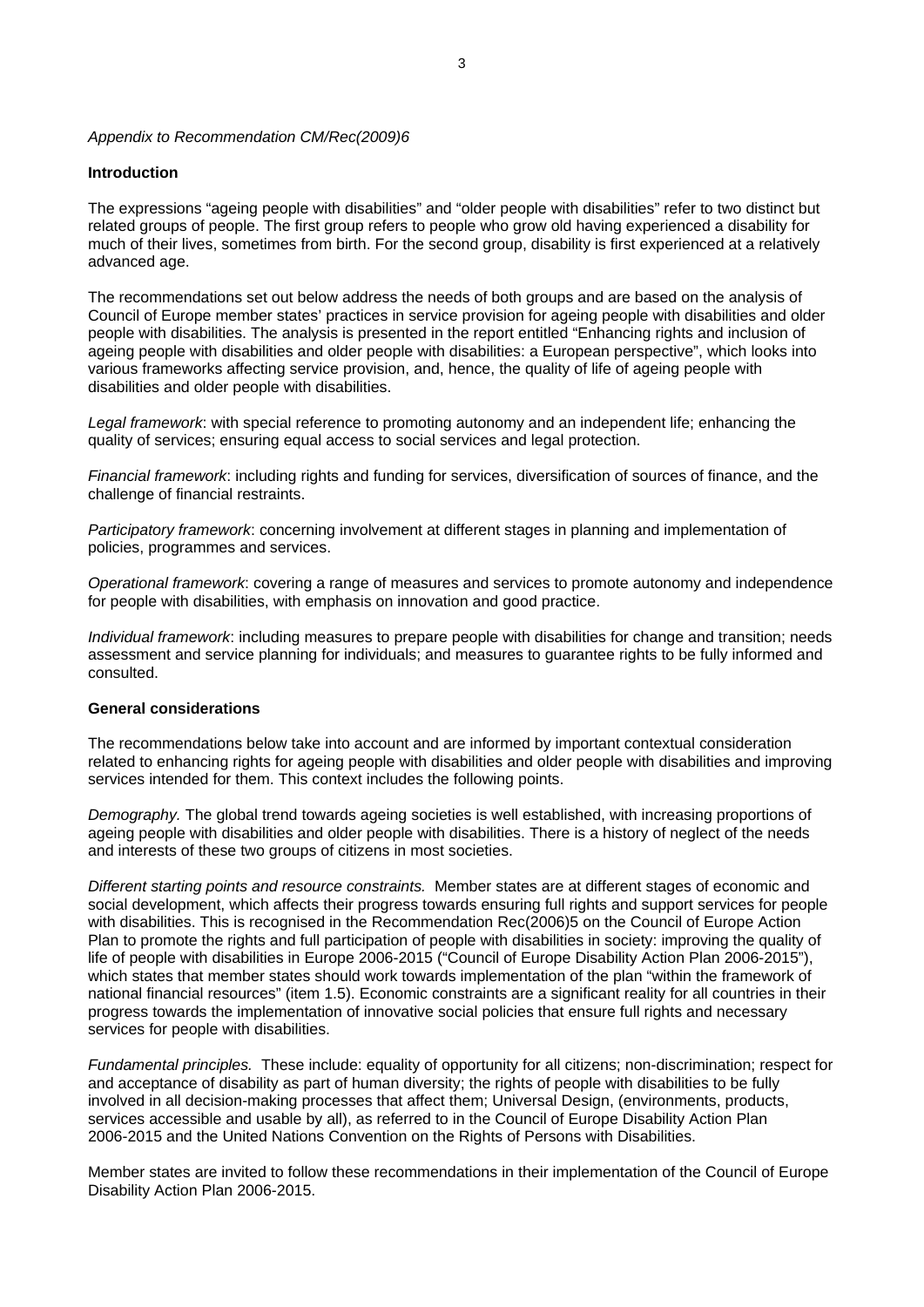### **1. Promoting autonomy and an independent and active life**

Ageing people with disabilities and older people with disabilities wish to live their lives with the maximum degree of freedom and autonomy, in human and physical environments and with support services that facilitate rather than hinder this style of life. The following recommendations work towards this objective.

1.1. The right to choice and self-determination should be respected. Any limitation of this fundamental right should only be in strictly defined circumstances.

1.2. The resources and personal potential of ageing and older people themselves should be recognised and incorporated in approaches to planning and providing support.

1.3. Because certain groups in society (such as women, minorities, migrants and people with different sexual orientation) are at risk of discrimination, it is particularly important to safeguard their equal rights when organising services and supporting autonomy and independent living.

1.4. Living arrangements (at home, in supported accommodation or in residential placement) should take account of the individuals' wishes and needs.

1.5. Opportunities for rehabilitation and training should be provided when required to assist with independent living.

1.6. Preparation for life changes should be included in programmes for ageing people with disabilities.

1.7. The principle of life-long learning should be applied, regardless of the age and abilities of individuals. The continuous development of new skills helps to ensure personal autonomy, access and participation in society. Vocational training should be adapted to individuals' needs.

1.8. Opportunities for active participation in all areas of life (for example, volunteer, work or political, cultural, social and professional activities) should be promoted by governments, recognising the knowledge and life experience of older people.

1.9. The loneliness and isolation of many people in these groups should be recognised and addressed through the creation of opportunities for active participation, such as in special volunteering schemes and membership of community centres.

1.10. More flexible retirement ages should be introduced, based on personal preferences and supported capacities.

1.11. Poverty among people with disabilities should be prevented through adequate social protection measures.

1.12. Free and accessible modern information systems and counselling – including via Internet – should be available to help individuals make their own decisions and organise their lives independently.

1.13. Housing, public buildings and transport should be made fully accessible and usable to ensure the highest possible degree of autonomy and freedom of movement for people with disabilities.

1.14. Public authorities should take necessary steps to ensure that transport is affordable and accessible.

1.15. Member states should take measures to step up data collection, increase research and compile statistics and data with regard to the needs of ageing people with disabilities and older people with disabilities.

1.16. The staff of support services should recognise, both in their training and in carrying out their professional duties, the rights of those concerned to personal autonomy and choice over types, location, timing and pace of the services to be provided, when assistance with living is required.

1.17. Relatives should receive material and other assistance to enable them to support a person with disabilities at home.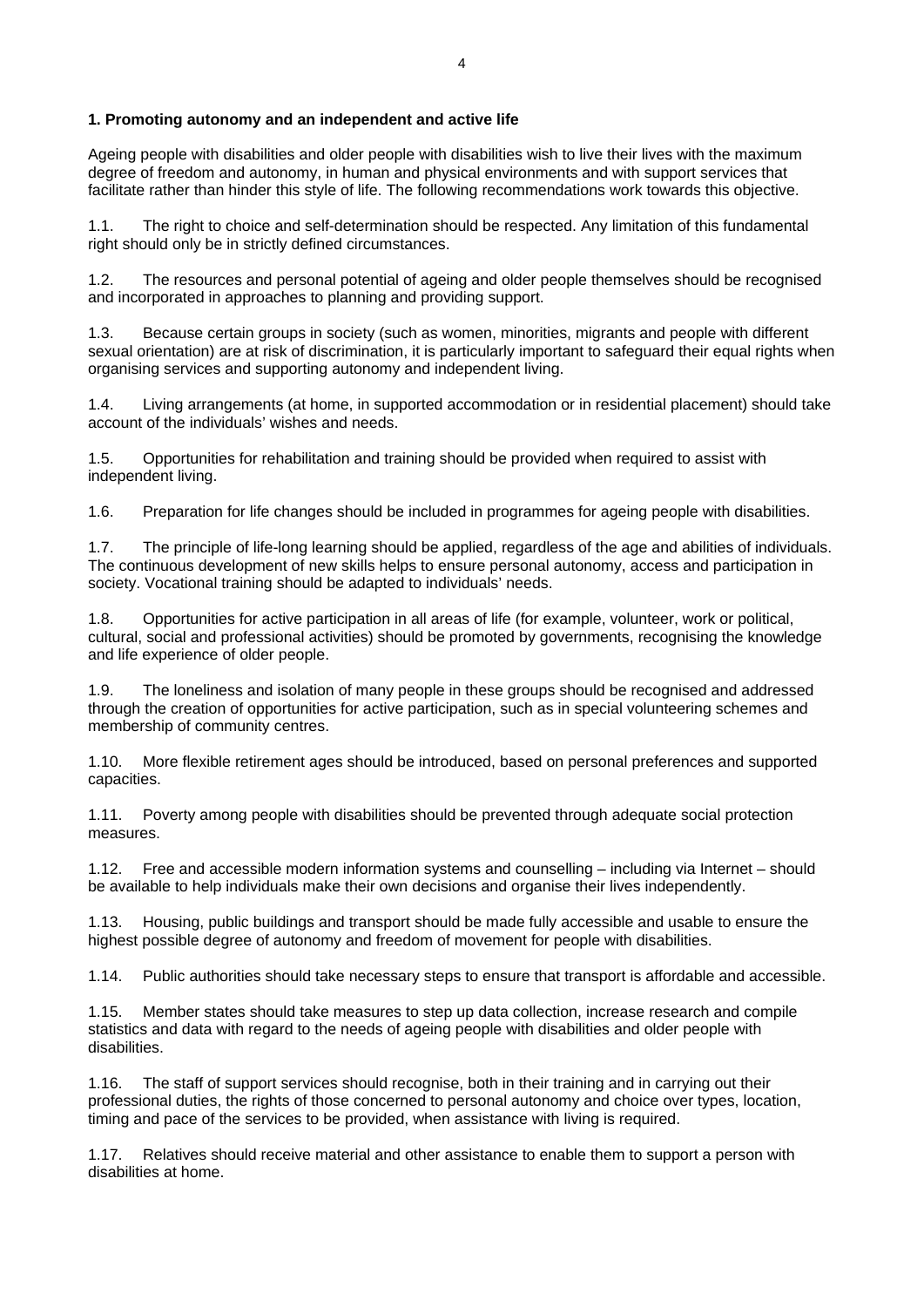1.18. Procedures for evaluating and responding to people's needs should be open to independent review and challenge.

1.19. Individuals' personal potential and capabilities should always be included in holistic assessments of their needs and support requirements.

1.20. Regular periods of respite care should be available to provide family carers with a break from their responsibilities. This helps to ensure that home-based supported living can continue for as long as possible.

1.21. Services and their staff should respect and take into account the pace and rhythm of life of persons with whom they are working.

# **2. Enhancing the quality of services**

Historically, the quantity and quality of community-based and residential support services in this field have been unsatisfactory, especially for people with learning disabilities. Older people with disabilities have suffered from a double disadvantage, as seen in their relatively low priority in health- and social-care policies and provision. People with disabilities themselves have been leaders in campaigns for change, driven by the widespread demand and pressure for higher quality public services. This has resulted in a paradigm shift, as those traditionally seen as passive "clients" and "patients" have progressively taken on more active and independent roles as users or consumers of services.

The following recommendations are designed to help enhance the quality of services in this field.

2.1. It is essential that services of both sufficient quality and quantity are provided.

2.2. Ageing people with disabilities and older people with disabilities should be fully and directly involved throughout the process of designing, implementing and evaluating services. Families, care providers and friends should also be involved in these processes, as appropriate.

2.3. So far as possible, services should be provided in a person's home or community environment, rather than in a residential institution, and as close to a person's home as possible.

2.4. When several different support services are required (for example, health and social care) they should be carefully co-ordinated or integrated to meet effectively the needs of the individual recipient.

2.5. Independent advisers should be available to enable people to cope with the complexity of services and direct them to appropriate resources, both services and professionals.

2.6. The quality of services depends heavily upon a workforce of sufficient quantity, with a range of personnel trained to meet the competence requirements of their particular roles and tasks. Their professionalism should then be recognised and properly remunerated.

2.7. When care providers (family members, paid personal assistants) are involved, appropriate training, information and support should be provided by public authorities or NGOs.

2.8. Services should be adequately financed as a necessary, if not sufficient, condition for them to be of satisfactory quality. Those responsible for funding should look to a variety of sources of financing, such as government funding, national and international NGOs, lotteries, contributions from business and contributions by service users themselves.

2.9. The right to good quality of services provided by all service providers should be defined and guaranteed in legislation, with means for redress clearly specified. Areas to be covered include: training and qualifications of staff, quality standards in specific services, systems for monitoring and inspection, and complaints systems.

2.10. Quality assurance and management systems and methods that take account of ethical considerations and professional standards are appropriate in this field and should be used in these services.

Quality holistic services should give proper attention to more than physical needs. They should, as appropriate, respond to people's cultural, emotional, sexual and spiritual needs.